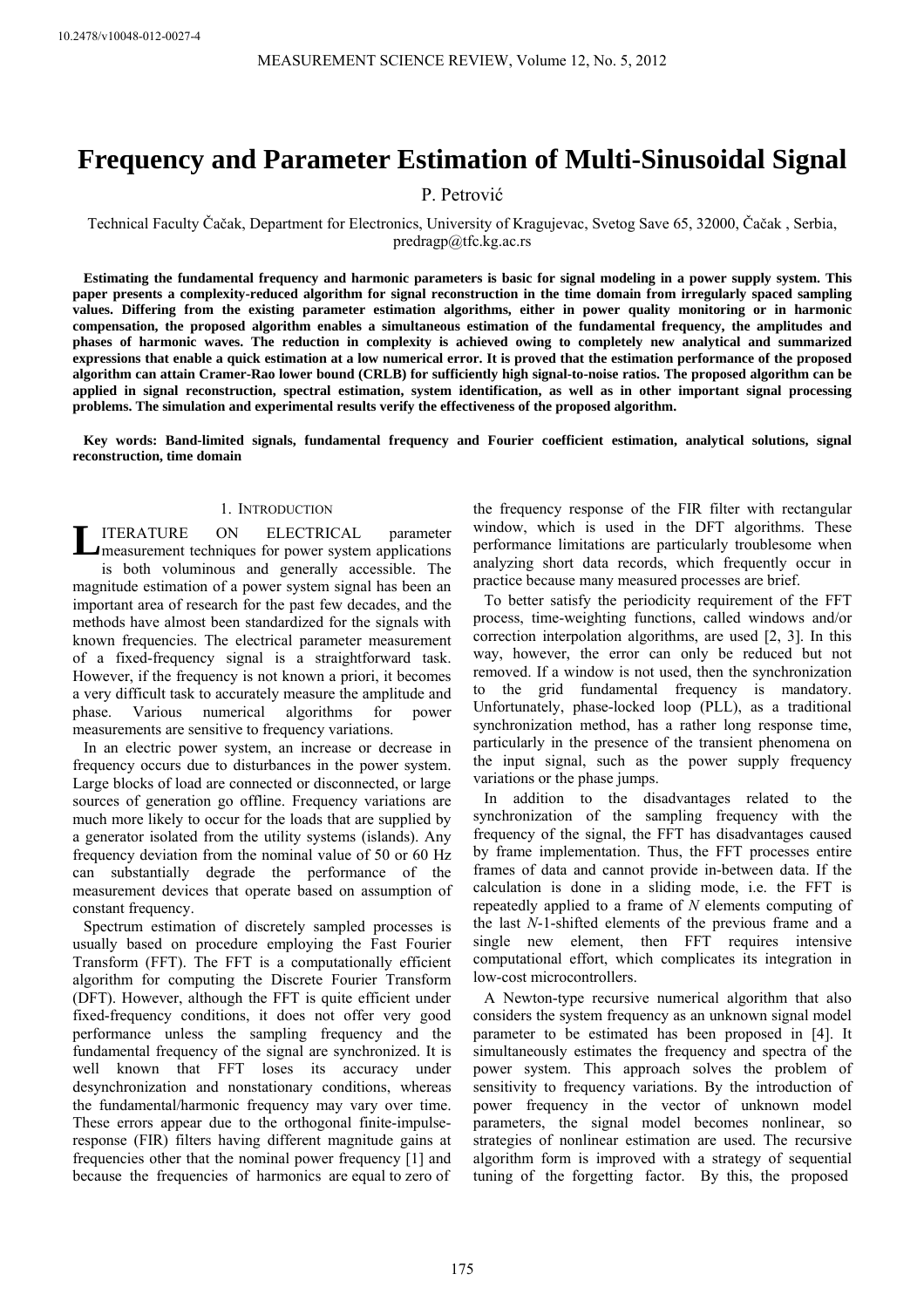algorithm convergence and accuracy are significantly improved.

If the generator and the acquisition device are not synchronized, then the FIR filter with optimized frequency responses, which do not need synchronization, can be designed by the least-square (LS) technique [5]. In this case, the computational load is higher than in the synchronized case. The LS design method for large-order filters requires a considerable amount of computation that may not be completed within the available time that is one sampling interval. Thus, these filters cannot efficiently be online adapted during frequency deviations. If we want to avoid the burden of these calculations, than a proper tabulation of the weights can be applied.

The proposed algorithm for estimation is based on the use of the values that were obtained as a result of the sampling of the continual input signal. This kind of processing must be done as many times as it is needed to enable the determination of the unknown signal parameters. The obtained system of the linear equations can be simply solved by using the derived analytical and summarized expressions. For this reason, the proposed method offers a significant improvement in computational efficiency over the standard reconstruction algorithms, at a lower numerical error. The method is designed for very accurate RMS measurements of periodic signals, and can be applied in precise measurements of other important quantities such as power and energy.

Unlike the IEEE standard that was analysed in [6], the algorithm proposed in this paper is significantly more stable and free of the propagation error. Namely, when using the procedure prescribed by the standard, the amplitude errors of the fundamental will propagate through the method since the amplitudes are used to reconstruct the detected sine wave and obtain the results before they are used to determine the next harmonic parameters. Overall, the frequency and amplitude errors from the first calculation are propagated to the higher harmonics and the calculation of the  $n^{\text{th}}$  harmonic will invariably be contaminated by the errors of the phases and amplitudes from previous steps.

#### 2. SUGGESTED METHOD OF PROCESSING

Let us assume that the input signal of the fundamental frequency *f* is band-limited to the first *M* harmonic component. This form of continuous signal with a complex harmonic content can be represented as a sum of the Fourier components as follows:

$$
s(t) = \sum_{k=1}^{M} a_k \sin(k2\pi ft + \psi_k)
$$
 (1)

By sampling the signal (1), and by forming a system of equations of the same form, in order to determine the *2M* unknowns (amplitudes and phases of the *M* harmonic), we obtain:

$$
s(t_l) = \sum_{k=1}^{M} a_k \sin(k2\pi ft_l + \psi_k)
$$
 (2)

where  $l = 1, 2,..., 2M$ . The  $t_l$  is time moment in which the sampling of the input analogue signal is done. The  $s(t_l)$  value represents the value of the processed signal at the moment when the sampling is performed. The obtained relation can be represented in the short form as:

$$
\sum_{k=1}^{M} a_k \left( \sin \alpha_{k,l} \cos \psi_k + \cos \alpha_{k,l} \sin \psi_k \right) = s(t_l) \qquad (3)
$$

where:

$$
\alpha_{k,l} = 2k\pi f_l = k\alpha_l; \quad (k = 1, 2, \dots, M)(l = 1, 2, \dots, 2M) \tag{4}
$$

The  $\alpha_{k,l}$  are the variables determined by the moment at which the sampling is done, as well as by the frequency of the corresponding harmonic of the input periodic signal.

If the input signal being processed contains a DC component, then this component can be simply separated (determined) by using an adequate filter, after which it is measured, before the signal itself is subjected to sampling. In this way, the reconstruction system suggested in this paper gives possibility to process the most general form of a periodic input signal.

#### *A. Frequency estimation*

The process of estimating the frequency of multi-sine wave signals, from a finite number of noisy discrete-time measurements, is an important task from both the theoretical and practical point of view. The problem has been the focus of research for quite some time and still is an active research area to date [7-11], since it is used in a wide range of applications in many fields such as control theory, relaying protection, intelligent instrumentation of power systems, signal processing, digital communications, distribution automation, biomedical engineering, radar applications, radio frequency, instrumentation and measurement, to name just a few. A list of several algorithms is reported: adaptive notch filter, time frequency representation based method, phase locked loop based method, eigensubspace tracking estimation, extended Kalman filter frequency estimation, and internal model based method. The requirements on the frequency estimator, and thus the choice of the solution, vary with the application, but typical issues are: accuracy, processing speed or complexity, and ability to handle multiple signals. This paper presents a method for estimating the frequencies of a multi (single)-sinusoidal signal, based on the detected zero-crossing (ZC) of the processed signal:

$$
s_l \cdot s_{l-1} < 0 \tag{5}
$$

The ZC method is widely used for its simplicity. However, its accuracy is influenced by ZC detection, quantisation error, harmonics, noise, etc... In addition, its tracking of frequency change is slow because a ZC can only be detected after at least half a cycle and it takes more cycles for stable results. As it has been defined by equation (5), the number of zero-crossings of the processed signal is evaluated by a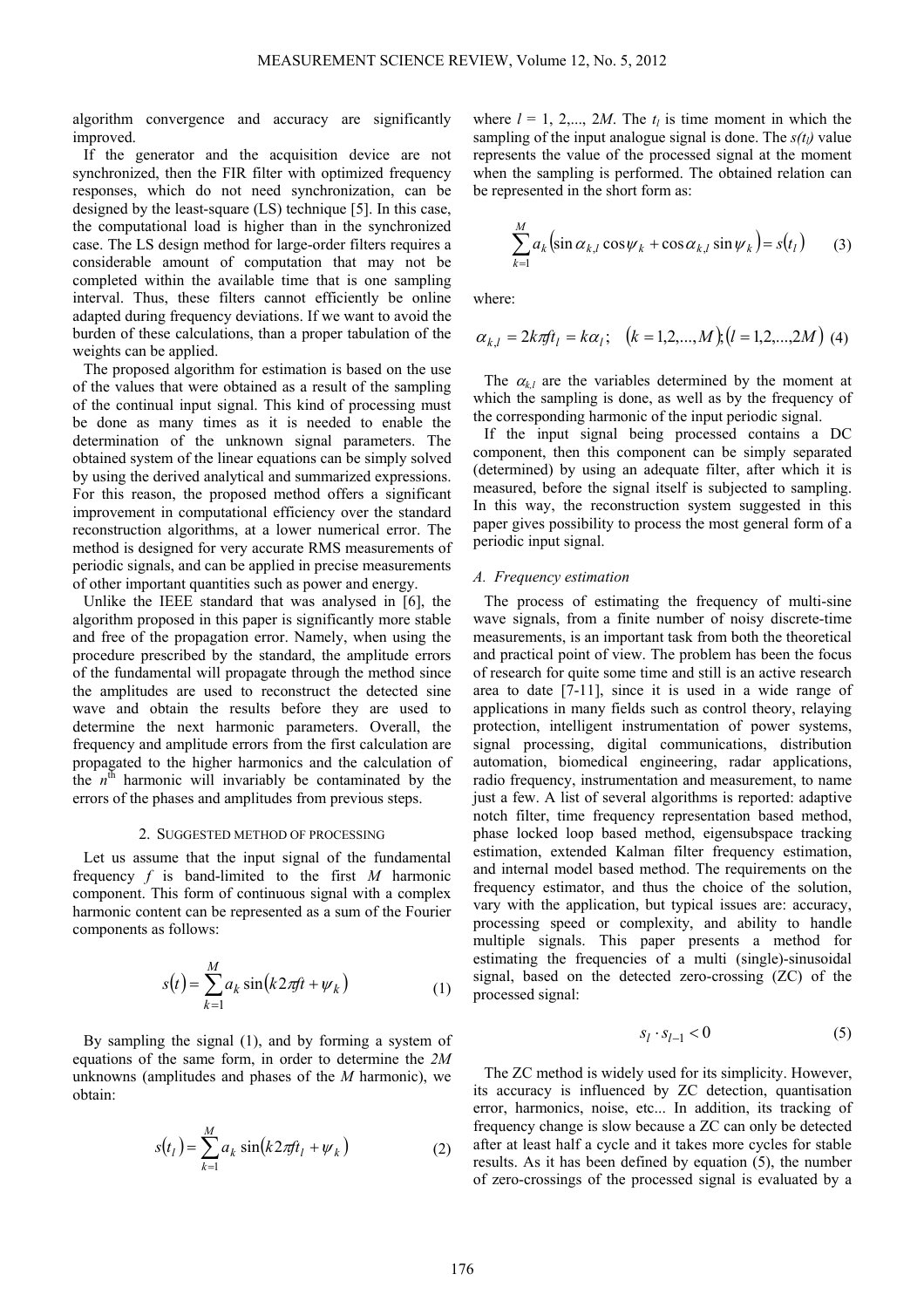sign-test of consecutive samples. This type of approach is radically different from the methods described in [12, 13], that are based on the use of either PLL or filtering of the harmonics and after-sampling, or sampling of the whole signal filtering of the harmonics and post-processing etc., which are more complicated than the threshold crossing technique proposed in this paper.

In order to increase the anti-noise capability, a 2*n*-length window of data can be used. A ZC is determined to be included in the window only when *n* consecutive samples have positive signs and *n* consecutive samples have negative signs. By taking  $n=3...5$ , the erroneous ZC brought by random noise could be effectively reduced. After the ZC is detected, the ZC position on time axis can be located by linear interpolation with two consecutive samples that have different signs. Assuming the two samples are  $s_k > 0$  and  $s_k$ .  $1/10$ , the location of a ZC on the time axis is computed by:

$$
x = k - \frac{s_K}{s_K - s_{K-1}}\tag{6}
$$

After the locations of two consecutive ZCs at  $x_1$  and  $x_2$  are known, the frequency is computed by:

$$
f = \frac{1}{2T_s(x_1 - x_2)}\tag{7}
$$

where  $T_s = 1/f_s$  is the sampling interval. For online frequency estimation, a sliding window of samples is used so that the above  $x_1$  and  $x_2$  are referring to the start point of the data window. A security condition is also added to exclude erroneous ZC. That is, if the interval between two ZCs is significantly different from the previous interval, the newly detected ZC will be deemed invalid and the previous frequency result will be used instead. With this simple logic, the derived frequency accuracy is already sufficiently good. The idea was to develop a simpler algorithm of a low numerical complexity, capable of offering enough precision in determining the frequency of the processed signals. This was confirmed by the results of the checks that were performed on the suggested algorithm.

In a power system application, it is inevitable that signal may be contaminated by inter-harmonics and random noise, which would have adverse impact on any frequency estimation algorithms. Therefore, it is necessary to add prefilters before the main algorithm is executed.

## *B. Proposed algorithm for signal parameter estimation*

The system determinant for the system of *2M* unknown parameters (equation (3)), can be represented as:

|                    | $\sin \alpha_{l,1}$<br>$\sin \alpha_{1,2}$           | $\sin \alpha_{21}$<br>$\sin \alpha_{2,2}$ | $\cdots$ | $\sin \alpha_{M,2}$ $\cos \alpha_{1,2}$ | $\sin \alpha_{M,1}$ $\cos \alpha_{1,1}$                                                                        | $\cos \alpha_{21}$<br>$cos\alpha_{22}$ |                                           | $\ldots$ cos $\alpha_{M1}$<br>$\cos \alpha_{M,2}$ |  |
|--------------------|------------------------------------------------------|-------------------------------------------|----------|-----------------------------------------|----------------------------------------------------------------------------------------------------------------|----------------------------------------|-------------------------------------------|---------------------------------------------------|--|
|                    |                                                      |                                           |          |                                         | $\left \sin\alpha_{1,2M} \cos\alpha_{2,2M} \dots \sin\alpha_{M,2M} \cos\alpha_{1,2M} \cos\alpha_{2,2M}\right $ |                                        |                                           | $cos\alpha_{M,2M}$                                |  |
| $sin\alpha_1$      | $\sin 2\alpha_1$<br>$\sin \alpha_2$ $\sin 2\alpha_2$ |                                           |          |                                         | $sinM\alpha_1$ $cos\alpha_1$ $cos2\alpha_1$<br>$sinM\alpha_2$ $cos\alpha_2$ $cos2\alpha_2$                     |                                        | $cosM\alpha_1$<br>$\ldots \cos M\alpha_2$ |                                                   |  |
| $\sin \alpha_{2M}$ |                                                      |                                           |          |                                         | $\sin 2\alpha_{2M}$ $\sin M\alpha_{2M}$ $\cos \alpha_{2M}$ $\cos 2\alpha_{2M}$ $\cos M\alpha_{2M}$             |                                        |                                           |                                                   |  |

A similar form of the obtained determinant (8) was the object of study in [14]. Unlike [14], this paper introduces a direct sampling of the processed signal, rather than its differentiating and sampling. This approach simplifies the methodology and reduces the possible mistake in the calculation of the unknown parameters. Apart from this, this kind of approach reduces the number of parameters dependent on the frequency of the processed signal [14] (the parameter  $A_k$  does not occur), while the value of parameter  $\alpha$  (relation (4)) and the very determinants are calculated in a slightly modified manner. In its form, determinant (8) resembles the well-known Van der Monde determinant. Owing to relations derived in this way [14], it is not necessary to use the standard procedure for solving the system of equations. This standard procedure, in the case of an extremely complex spectral content of a signal, would require a powerful processor and enough time for processing.

The given determinant can be solved as it was done in [14] (by using *Euler's* formulas):

$$
\mathbf{X}_{2M} = (-1)^{\frac{M(M+1)}{2}} 2^{2M(M-1)} \prod_{j=k+1}^{2M} \prod_{k=1}^{2M-1} \sin \frac{\alpha_j - \alpha_k}{2} \cdot \n\cdot \sum \cos \left\{ \frac{\alpha_1 + \alpha_2 + \dots + \alpha_{2M}}{2} - (\alpha_1 + \alpha_2 + \dots + \alpha_{2M})_M \right\} \tag{9}
$$

(the summing is done by all of the *M's* of the set  $\{\alpha_1, \alpha_2, ..., \alpha_{2M}\}\.$ 

The co-determinants required for reaching the solution of the given system of equations (3) are:

$$
\mathbf{X}_{2M,1} = \begin{vmatrix} s(t_1) & \sin 2\alpha_1 & \dots & \sin M\alpha_1 & \cos \alpha_1 & \dots & \cos M\alpha_1 \\ s(t_2) & \sin 2\alpha_2 & \dots & \sin M\alpha_2 & \cos \alpha_2 & \dots & \cos M\alpha_2 \\ \vdots & \vdots & \vdots & \ddots & \vdots & \vdots \\ s(t_{2M}) & \sin 2\alpha_{2M} & \dots & \sin M\alpha_{2M} & \cos \alpha_{2M} & \dots & \cos M\alpha_{2M} \end{vmatrix} (10)
$$

$$
\mathbf{X}_{2M,2} = \begin{vmatrix} \sin\alpha_1 & s(t_1) & \dots & \sin M\alpha_1 & \cos\alpha_1 & \dots & \cos M\alpha_1 \\ \sin\alpha_2 & s(t_2) & \dots & \sin M\alpha_2 & \cos\alpha_2 & \dots & \cos M\alpha_2 \\ \vdots & \vdots & \vdots & \ddots & \vdots & \vdots \\ \sin\alpha_{2M} & s(t_{2M}) & \dots & \sin M\alpha_{2M} & \cos\alpha_{2M} & \dots & \cos M\alpha_{2M} \end{vmatrix} (11)
$$

and so on. The co-determinants given above based on the following development can be written as:

$$
\mathbf{X}_{2M,1} = s(t_1)\mathbf{X}_1^1 + s(t_2)\mathbf{X}_2^1 + \dots + s(t_{2M})\mathbf{X}_{2M}^1
$$
 (12)

1 2 1 2  $X_1^1, X_2^1, \ldots, X_{2M}^1$  are the co-determinants, obtained from co-determinant  $\mathbf{X}_{2M,1}$  after the corresponding row as well as the first column had been eliminated. The second codeterminant (or co-factor) is derived from the expansion of  $\mathbf{X}_{2M}$  along such a column. For this purpose, we must determine  $X^q$  as co-factors of  $X^q$  [14]. Therefore: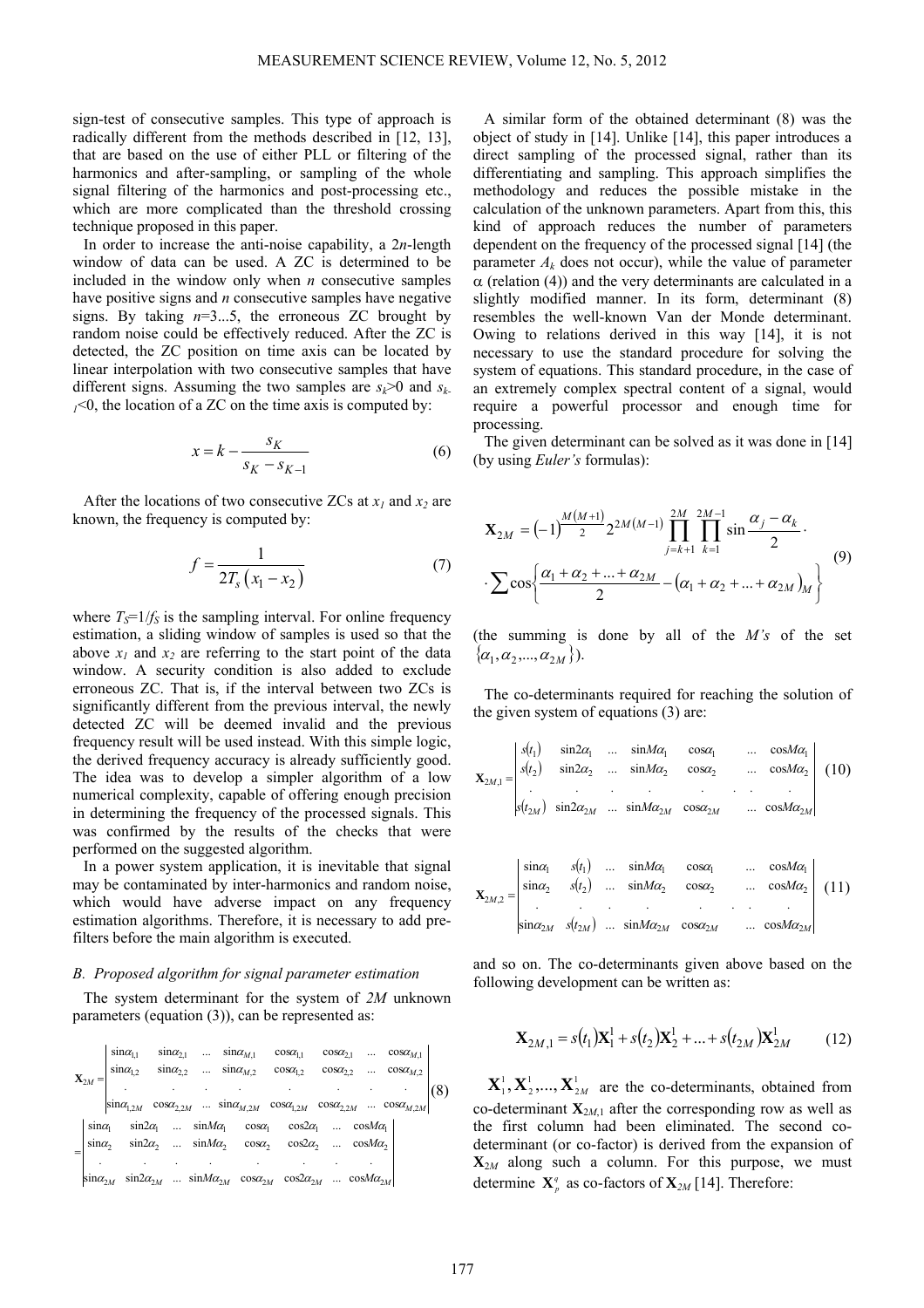$$
\mathbf{X}_p^q = (-1)^{p+q} \mathbf{F}_p^q
$$
 (13)

where  $\mathbf{F}_{p}^{q}$  is obtained from  $X_{2M}$  overturning *p* row and *q* column. We know that [14]:

$$
\Delta_{2M+1,M+1} = \Delta_{2M+1,M+1}^{(2M+1)} \tag{14}
$$

where  $\Delta$  is the Van der Monde determinant defined in [14].

$$
\mathbf{X}_{2M} = \frac{(-1)^{\frac{M(M+1)}{2}}}{2^M} e^{-M\frac{\pi}{2}i} e^{-M(\alpha_1 + \dots + \alpha_{2M})i} \Delta_{2M+1,M+1} \left( x_t = e^{\alpha_i i} \right) (15)
$$

Hence, it follows that  $X^q$  is co-factor of matrix, whose determinant is  $\Delta_{2M+1,M+1}$ .

$$
\Delta_{2M+1,M+1} = \left(\prod_{j=k+1}^{2M} \prod_{k=1}^{2M-1} (x_j - x_k)\right) (x_1 x_2 ... x_{2M}) \sum \frac{1}{(x_1 x_2 ... x_{2M})_M} \quad (16)
$$

(the sum of all inverted *M* products of different indices).

After the intensive mathematical calculation [14] we obtain:

$$
\mathbf{F}_{p}^{q} = \frac{(-1)^{\frac{M(M+3)}{2}} e^{-M \frac{\pi}{2} i} e^{-M (\alpha_{1} + \dots + \alpha_{p-1} + \alpha_{p+1} + \dots + \alpha_{2M}) i}}{2^{M}}.
$$
  
\n
$$
\cdot \left( \Delta_{2M+1,M+1}^{(p,M+q)} - \Delta_{2M+1,M+1}^{(p,M-q+1)} \right)_{x_{j}=e^{\alpha_{j} i}}
$$
\n(17)

for  $1 \le p \le 2M \wedge 1 \le q \le M$ .

$$
\mathbf{F}_{p}^{q} = \frac{(-1)^{\frac{M(M+3)}{2}}}{2^{M}} e^{-(M-1)\frac{\pi}{2}i} e^{-M(\alpha_{1}+...+\alpha_{p-1}+\alpha_{p+1}+...+\alpha_{2M})}.
$$
  
 
$$
\cdot \left(\Delta_{2M+1,M+1}^{(p,M+q)} - \Delta_{2M+1,M+1}^{(p,M-q+1)}\right)_{x_{j}=e^{\alpha_{j}i}}
$$
(18)

for  $1 \le p \le 2M$ ;  $M + 1 \le q \le 2M$ , and  $\mathbf{F}_p^{M+q}$  for  $1 \le q \le M$ .

The results obtained from solving of the observed determinants were compared with the solution obtained from GEPP algorithm (Gaussian elimination with partial pivoting), offered in the Matlab program package itself (all of the calculations are done in IEEE standard double floating point arithmetic with unit round off  $u \approx 1.1 \times 10^{-16}$ ). This represents a practical verification of the proposed algorithm for a case of ideal sampling (without an error in taking the value of the sample and determining the frequency of the processed signal). The difference in the obtained values and results obtained with GEPP algorithm were equal to  $1 \times 10^{-14}$ . The derived relations produce solutions that are practically identical to the procedure that is most commonly used in solving systems of linear equations.

Based on relation derived in this way, the unknown parameters of the signal (amplitude, phase) can be determined through a simple division of the expression that represents a solution of the adequate co-determinants with the expression that represents an analytical solution to the system determinant:

$$
\psi_k = \arctg \frac{\mathbf{X}_{M+k}}{\mathbf{X}_k}
$$
  

$$
a_k = \frac{1}{\mathbf{X}_{2M}} \sqrt{\mathbf{X}_k^2 + \mathbf{X}_{M+k}^2}
$$
(19)

It is a fact that the obtained system of equations (3) can be described, after the processing, by a special form of the determinant (which is summarized as the Van der Monde determinant). This fact enables factoring and application of transformations that can be applied only on determinants. Any other procedure would lead to a much more complex calculation and to relations that are mathematically much more demanding. If the sampled real signal has interharmonic components, the proposed mathematical transformations are not correct anymore.

## 3. PROPOSED RECONSTRUCTION ALGORITHM

When using the proposed algorithm, the first step to be taken is to ensure that the order of the highest *M* harmonic component in the processed signal spectrum is adopted in advance, accepting that an *M* determined in this way is bigger than the expected (real) value. The *M* determined in this way can be corrected after each passage through the proposed procedure and adapted according to the actual harmonic content of the input processing signal, which enables additional estimation optimization. After this step, it is possible to perform the procedure of determining the frequency of the basic harmonic, using the previously described methodology and based on the detected zerocrossings.

In order to recalculate unknown parameters (amplitude and phase) of the processed periodic signals, it is necessary to have the results of the sampling of the input analogue signals  $s(t<sub>l</sub>)$ , (equation (2)). The sampling of the input signal must be done in 2*M* points, so as to be able to recalculate all of the unknown values. The samples of the input signal are obtained by the means of sampling at precisely defined time moments, which are referred to in relation to the detected moment of zero crossing**.** The values of the derived expressions depend on the measured frequency *f*, because the values of the determinant elements are calculated based on coefficient  $\alpha_l$  according to equation (4). Apart from this, other parameters of the derived system of equations will not be dependent on the frequency of the carrier.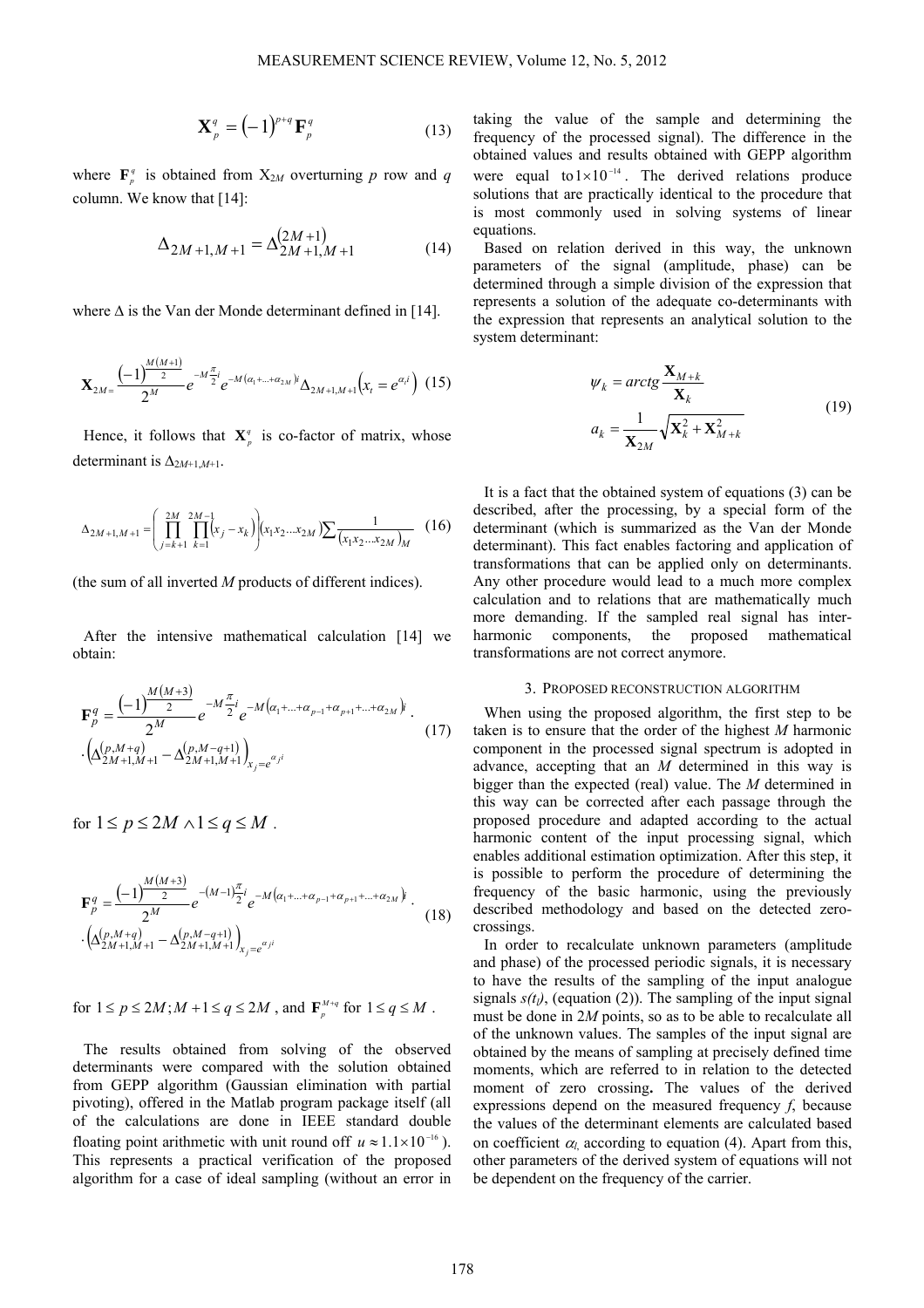With every passage of the described algorithm, the moment of sampling is referred to the detected zero-crossing of the processed signal, and its basic frequency is also calculated at the same time. In this way, the determination of the unknown parameters of the processed periodic signal is less dependent on the possible frequency mismatch. The algorithm proposed here is much less sensitive to the variation in the frequency of the carrier signal. The moments  $t_l$  in which the sampling of the input signal is done can be completely random (asynchronous) and independent of the frequency of the processed signal, due to the way in which they are defined in equation (4). The interval between two consecutive samples is actually dependent primarily on the speed of the S/H (sample and hold) circuit and the AD (analogue to digital) conversion circuit, with which a numeric equivalent to the sample of the input signal is formed. However, due to the practical realization and the way in which real sigma-delta ADC function, the  $t_l$  moments can be defined as  $t_l = lt_{sample}$ , where  $t_{sample} = 1/f_S$  ( $f_S$  is the sampling frequency).

Due to the presence of the error in determining the samples  $s(t_l)$ , and variables  $\alpha_l$  which is caused by their dependence on the carrier frequency *f* of the processed signal, in the practical applications of the proposed algorithm we need to have the best estimate of the given values, according to the criterion assumed. This can be done by the means of recalculation of the values  $s(t_1)$  and  $\alpha_1$ , through *N* passages, (*N* is arbitrary). In this process we form series  $s(t_i)$  and  $\alpha_{ni}$  ( $i = 1,...,N$ ), as given in the proposed algorithm. The random errors  $\Delta_n$  of measurements are unbiased  $E(\Delta_i) = 0$ , have the same variance var( $\Delta_i$ ) =  $\sigma^2$ , and are not mutually correlated. Under these assumptions, we can use the weighted average procedure for decreasing random errors in determination of observed values. The weighted average is used for measurements that are not correlated and have a varying degree of accuracy. The averages  $\hat{s}(t_i)$ ,  $\hat{\alpha}_i$  of the values  $s(t_i)$ , and  $\alpha_i$  are calculated for all *l*=1, 2,..., 2*M* as:

$$
\hat{s}(t_i) = \frac{\sum_{i=1}^{n_s} w_{si} s(t_i)_i}{\sum_{i=1}^{n_s} w_{si}}; \hat{\alpha}_i = \frac{\sum_{n=1}^{n_a} w_{ai} \alpha_{li}}{\sum_{i=1}^{n_a} w_{si}}; \sum_{i=1}^{n_s} w_{si} = \sum_{i=1}^{n_a} w_{ai} = N \quad (20)
$$

where  $w_{si}, w_{ai}$ , are non-negative weights of series  $s(t_i)$ ,  $\alpha_i$ . The  $n_s$ ,  $n_\alpha$ , defines the numbers of different values in the above series through *N* passages. The value of *N* will depend on the required speed of processing – the higher the *N*, the more precise the estimation of the value is. In this particular case, the estimation procedure does not require the matrix inversion and is considerably less demanding from the processor aspect. The proposed solution can be modified, in order to reduce the error in determining the samples of the input signal. In [15] it was shown that implementation of sampling and reconstruction with internal antialiasing filtering radically improves performances of digital receivers, enabling reconstruction with a much lower error.

After using the procedure described above to perform the estimation of the value of samples  $s(t_l)$  and variables  $\alpha_l$ , it is necessary to perform the recalculation of the unknown amplitudes and phases, for all of the harmonic components of the processed band-limited periodic signal. According to the Fourier coefficients determined in this way, it is possible to perform the calculation of the effective value of the signal, the active power and energy. When this is done, it is possible to start the sampling of the processed signal again.

## *Computing time*

The suggested algorithm can be applied in operation with sigma-delta ADC, thus enabling high resolution and speed in processing of input signals. The time needed to perform the necessary number of samplings of the input signal that is the object of reconstruction is defined as  $2M_{sample}$ , which represents the value approximate to the time needed for reconstruction (in simulation). In practical applications of the proposed algorithm, the determined time for the reconstruction of the processing signal ought to be increased by the time necessary to estimate the variables  $s(t_l)$ , and  $\alpha_l$ (this time is directly dependent on the value *N*), and the time interval  $\Delta t$ , which is necessary to perform all the other recalculations according to the proposed algorithm. Considering all of the facts presented above, the reconstruction time can be defined as  $N \cdot 2M \cdot t_{sample} + \Delta t \approx N/f + \Delta t$ , because of the necessary synchronization with the zero crossing of the input signal. The speed of the proposed algorithm makes it as fast as the algorithms analyzed in [16, 17].

In order to demonstrate the efficiency of the new procedure there is a comparison of the computing time of the proposed algorithm to GEPP algorithm in solving the system of equations (3), Table1 (using Matlab program package, version R2010b). The circumstance of verifying real-time characteristic is in computer with Intel Pentium 2.0G Dual CPU, 2Gb RAM, and Windows XP 2002 operation system. The results given in Table1 practically present the estimated value of the time interval Δ*t*. The proposed procedure shortens the time needed for calculation by 2 to 3 times, depending on the number of the harmonic components of the processed signal. With a more powerful hardware platform and a different program environment, the time for the realization of the proposed algorithm will be many times shorter.

The paper [18] gives a measurement of the required processor time, in the realization of the matrix method in the reconstruction of signals, in the form in which it is implemented in many program packages. The method suggested by this paper does not require any special memorization of the transformation matrix, nor does it require recalculation of the inversion matrix. In this way, it is much more efficient in implementation and it is not limited only to sparse matrices. In addition to this, the proposed solution becomes easier for hardware realization, while the proposed algorithm can be practically implemented on any platform.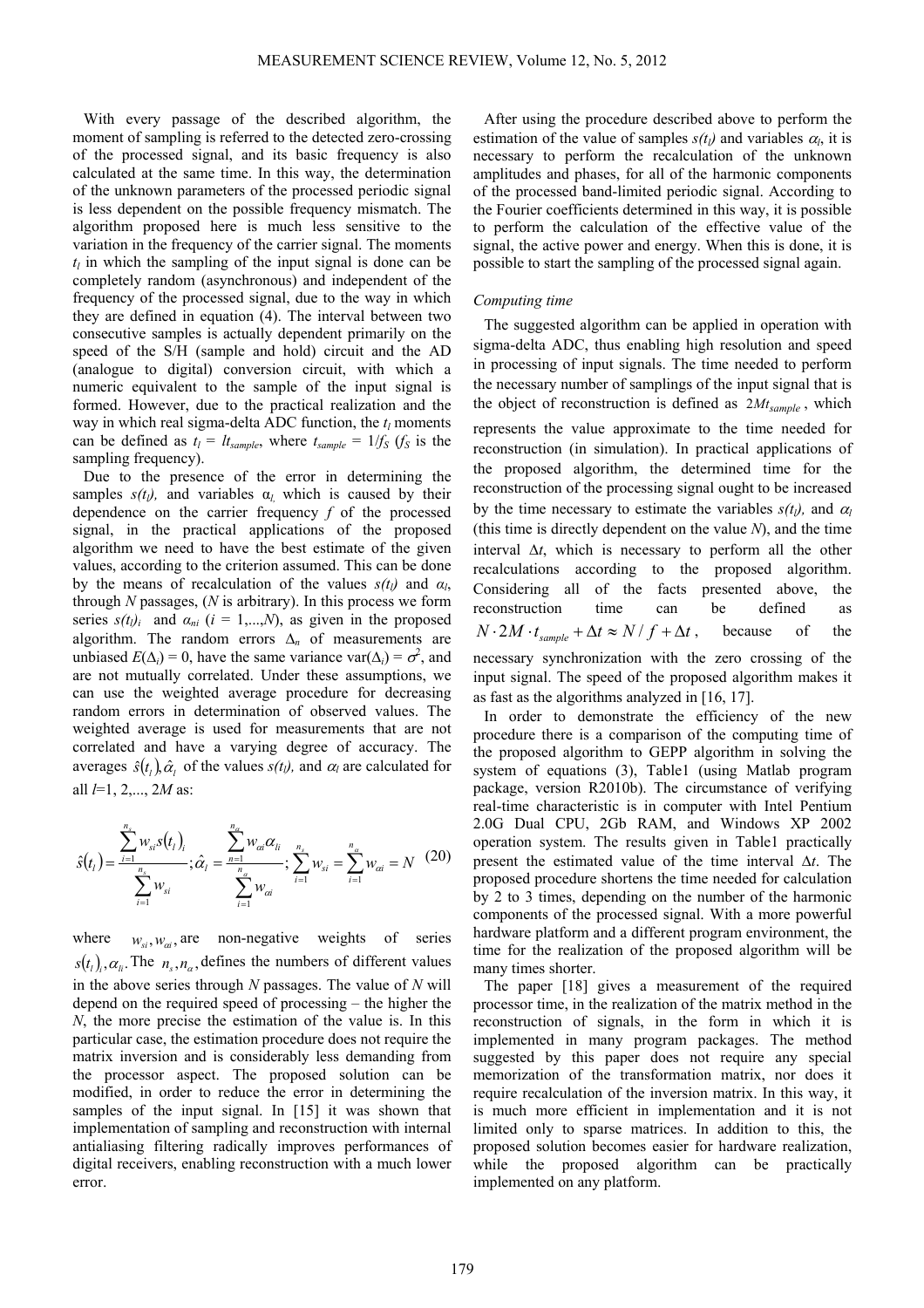Table1. Comparison of the computing time.

| Number of<br>harmonic<br>components, $M$ | Proposed<br>algorithm | GEPP algorithm |
|------------------------------------------|-----------------------|----------------|
|                                          | 0.00084 s             | 0.00171 s      |
|                                          | 0.00091 s             | $0.00215$ s    |
|                                          | 0.00098 s             | $0.00251$ s    |
|                                          | 0.00104 s             | 0.00297 s      |
| 11                                       | 0.00119 s             | 0.00399 s      |
| 1٢                                       | 0.00173 s             | $0.00564$ s    |

### 4. SIMULATION RESULTS

The algorithm proposed in this paper is tested by means of the input data obtained through computer simulation. First, an input-frequency modulated sinusoidal test signal (step frequency change from 50 to 49.8 Hz at  $t = 0$  s) was processed. A white noise with  $SNR = 60$  dB was added to the sinusoidal signal. The test has been developed with the distorted source voltage (10% third, 5% fifth, 3% seventh and 2% eleventh harmonics). The phase angles of each harmonic were randomly chosen. The results obtained confirm a good dynamic response of the algorithm for the frequency step change and accuracy. The proposed algorithm is capable of adaptively tracking time variations of the characteristics of the power signal over time. It is observed that apart from a brief transient at the time of the step change, the algorithm effectively follows the variations in frequency. As shown in Fig.1, we have obtained a technique that provides accurate frequency estimation with error in the range of 0.001 Hz.



Fig.1. Estimation for  $f = 50$  Hz for  $t < 0$  s and  $f = 49.8$  Hz for  $t > 0$  s with  $SNR = 60$  dB and with harmonics presence.

The ability of the frequency estimation over a wide range of frequency changes is investigated using sinusoidal test signals with the following time dependence

 $f(t) = 50 + 0.5 \sin(10\pi t)$  as shown in Fig.2. The good dynamic responses can be noticed. Considering the case simulates extreme conditions in a power system, the error can be accepted by most applications. If additional filters such as high-order IIR (Infinite Impulse Response*)* filters or moving average filters are applied, the influence of noise can be further mitigated at the price of filter delay.



Fig.2. Estimation for  $f(t) = 50 + 0.5 \sin(10\pi t)$  with SNR=60 dB with harmonics presence.

The effect of noise presence in the signal was studied by estimating the frequency and magnitude of signals that contain noise. A sinusoidal 50 Hz input test signal with superimposed additive white centred Gaussian noise was used as input for the test. The random noise was selected to obtain a prescribed value of the SNR, which is defined as SNR =  $20\log(A/\sqrt{2}\sigma)$ , where *A* is the magnitude of the signal fundamental harmonics, and  $\sigma$  is the noise standard deviation. Fig.3 shows the maximum errors observed in frequency and harmonic magnitude estimates when input signals of 30, 50, and 70 Hz having SNRs of 40, 50, 60, and 70 dB were used. It should be noted that, in practice, the SNR of the voltage signal obtained from a power system ranges between 50 and 70 dB. At this level of noise, very little error is expected with the proposed technique, as depicted in Fig.3.

In order to investigate the statistical properties of the proposed estimator, noisy samples generated by computer simulation are used. Noisy samples are obtained by adding white noise samples to the samples of processing signal. For the estimation of deterministic parameters, a commonly used lower bound for the mean square error (MSE) is the Cramer-Rao lower bound (CRLB), given by inverse of the Fisher information [19-21]. Fig.4 and 5 depict the MSE of the amplitudes and frequency after  $10^5$  simulations, respectively. Results clearly show that the proposed estimation schemes asymptotically reach the CRLB as in [21, 22].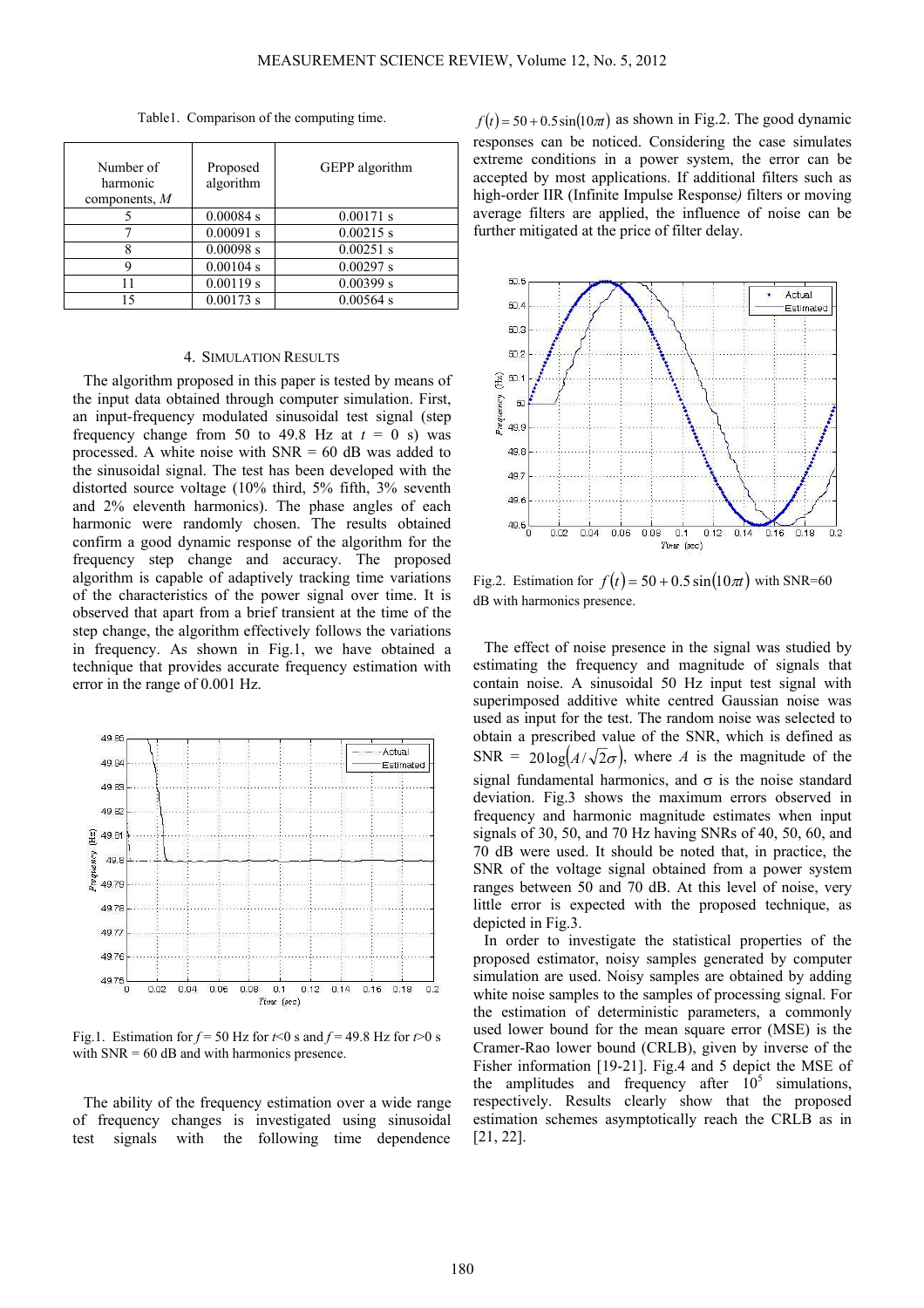







Fig.3. Maximum estimation errors for noisy input signals.



 $SNR$  (dB)<br>Fig.4. MSE of the frequency as a function of SNR.



Fig.5. MSE of the three harmonic amplitudes as a function of SNR.

Table2. Comparison of simulation results by the proposed reconstruction algorithm, FFT and continuous wavelet transformation (CWT) [18]

| Harmonic<br>number | Amplitude<br>[VPP]                                                                    | Phase<br>[rad]        | Proposed reconstruction<br>algorithm |                       |  |  |
|--------------------|---------------------------------------------------------------------------------------|-----------------------|--------------------------------------|-----------------------|--|--|
|                    |                                                                                       |                       | Amp.error<br>$[\%]$                  | Phase error<br>[%]    |  |  |
| 1                  | 1                                                                                     | $\pi$                 | 0.0018                               | 0.0019                |  |  |
| $\overline{c}$     | 0.81                                                                                  | $\pi/3$               | 0.0024                               | 0.0022                |  |  |
| 3                  | 0.62                                                                                  | $\Omega$              | 0.0022                               | 0.0021                |  |  |
| $\overline{4}$     | 0.58                                                                                  | $\pi/6$               | 0.0015                               | 0.0016                |  |  |
| 5                  | 0.41                                                                                  | $\pi/4$               | 0.0015                               | 0.0021                |  |  |
| 6                  | 0.33                                                                                  | $\pi/12$              | 0.0021                               | 0.0019                |  |  |
| $\overline{7}$     | 0.16                                                                                  | $\Omega$              | 0.0020                               | 0.0022                |  |  |
| Harmonic<br>number | FFT (sampling rate $= 25$<br>kHz:<br>data length = $25000$ ;<br>time period = $1 s$ ) |                       | <b>CWT</b>                           |                       |  |  |
|                    | Amp.error<br>$\lceil\% \rceil$                                                        | Phase<br>error $[\%]$ | Amp.error<br>[%]                     | Phase<br>error $[\%]$ |  |  |
| 1                  | 0.296                                                                                 | 0.322                 | 0.023                                | 0.034                 |  |  |
| $\overline{c}$     | 0.035                                                                                 | 0.038                 | 0.032                                | 0.028                 |  |  |
| $\overline{3}$     | 0.875                                                                                 | 0.843                 | 0.049                                | 0.026                 |  |  |
| $\overline{4}$     | $\theta$                                                                              | $\theta$              | 0.144                                | 0.012                 |  |  |
| 5                  | $\theta$                                                                              | $\theta$              | 0.013                                | 0.154                 |  |  |
| 6                  | $\theta$                                                                              | $\theta$              | 0.012                                | 0.017                 |  |  |
| $\overline{7}$     | $\overline{0}$                                                                        | $\mathbf{0}$          | 0.223                                | 0.186                 |  |  |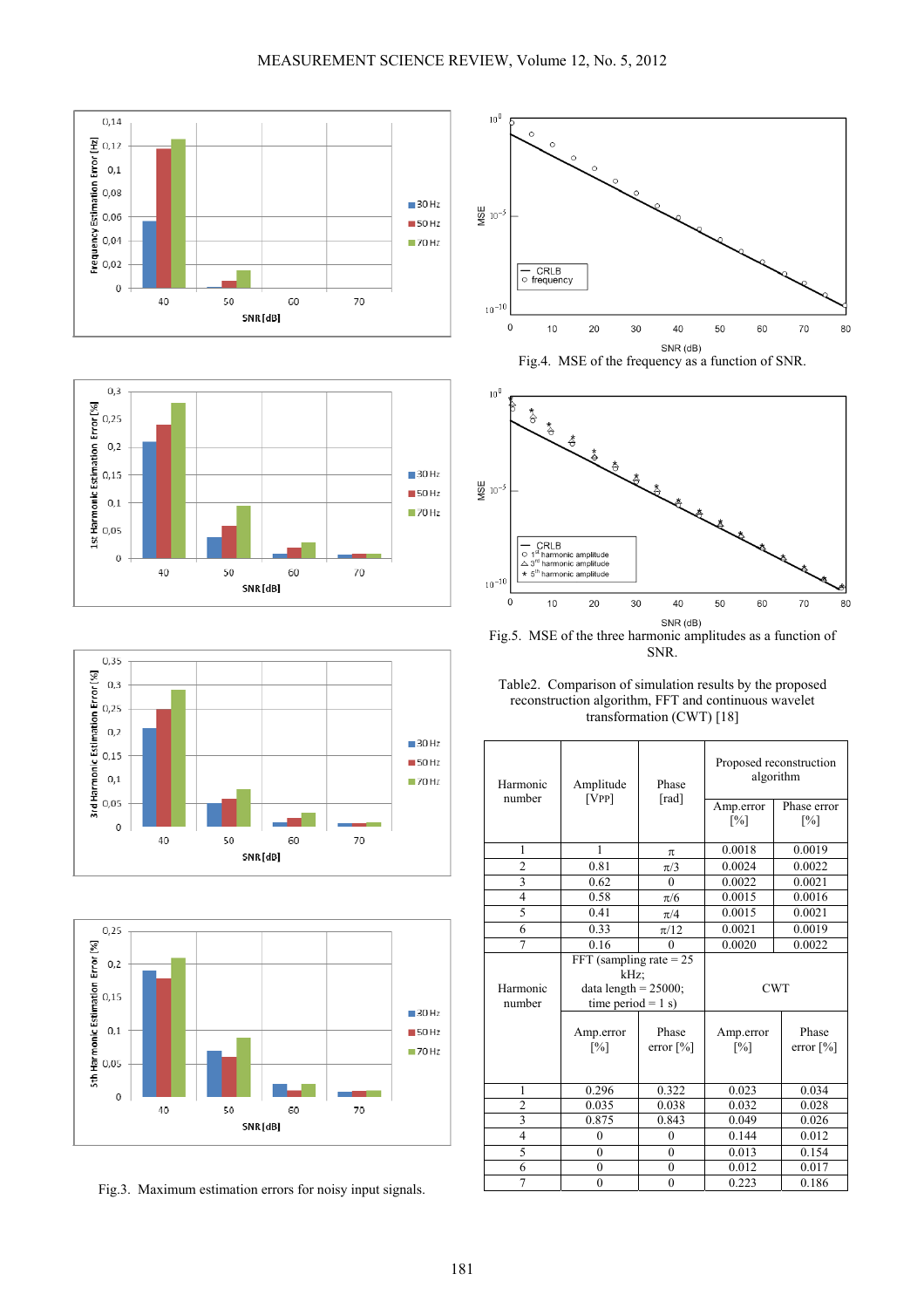Additional testing of the proposed algorithm was carried out by simulation in the program package Matlab and SIMULINK. Standard sigma-delta ADC with the effective resolution of 24 bit, and sampling rate  $f_s = 1$  kHz was used as the ADC. During the simulation, the parameters of the input signal corresponded to the values given in Table2. The execution time of the proposed algorithm on hardware platform described earlier was 0.0167s. In the course of the simulation conducted in this way, the output PSD (Power Spectral Density) of the ideal, thermal noise affected and clock jitter affected was in the range of -100 to -170 dB for the signal-to-noise distortion ratio (SNDR) ranging between 55 dB and 76 dB.

A signal containing the first 7 harmonics was used, with the fundamental frequency  $f = 50$  Hz. The superposed noise and jitter will, in simulation performed in this way, cause a relative error in detection on fundamental frequency of 0.001 %. It can be seen that the accuracy of the proposed algorithm is within the limits that are attained in processing a signal of this form, in [17, 21, 23-25], and better then the one presented in [26]. In the time domain, the relative error between the signal and its reconstruction was 0.0025 %. The errors in the amplitude and phase detection are mainly due to the error in measuring of the input signal samples and the error in determining the value of the derived equations.

### *Experimental results*

In order to verify the results obtained by simulation, experiments were conducted, using a laboratory prototype of "star" connected induction machine. Control structure consists of six thyristors, while each pair of back-to-back connected thyristors is connected between the phase source voltage and the appropriate phase of the induction machine, in the "star" connection. The parameters of the induction machine are: wound rotor type, two pole pairs, with:  $R_S = 5.2\Omega$ ,  $R_r = 14.63\Omega$ ,  $L_S = L_r = 0.055H$ ,  $L_m = 1.3H$ . The firing angle  $\alpha$  is defined as the angle between zero crossings of the phase voltage to the conduction beginning of the appropriate thyristor.

The experimental setup consists of voltage and current transducers, a connector block, data acquisition card and processing computer (PC). An acquisition card NI ELVIS/PCI-6251 Bundle (National Instruments) is used to input the current and voltage signals at each phase in the PC, where they are subjected to the proposed algorithm for processing. LEM HTR current and LEM CV3 voltage transducers were used as measurement hardware. The DAQ card sampling rate was 250 kS/s.

For  $n = 1500$  rpm (the synchronous speed of the machine), "star" connection, the parameters of current and voltage harmonics in phase 'a' were recorded using the existing software (NI LabVIEW), Table3. The signals with this harmonic content were also processed using the proposed algorithm for the estimation of signal parameters. The difference in the amplitude and phase detection between the data acquisition card and proposed reconstruction algorithm are also given in Table3. The analysis shows that the proposed algorithm remains highly accurate in processing of periodic signals in real environment.

| Table 3. Comparison of experimental results by the proposed         |  |  |  |
|---------------------------------------------------------------------|--|--|--|
| reconstruction algorithm and results obtained with acquisition card |  |  |  |
| NI ELVIS/PCI-6251 Bundle                                            |  |  |  |

|                                                    | Acquisition card         |                | Proposed reconstruction  |              |  |  |  |
|----------------------------------------------------|--------------------------|----------------|--------------------------|--------------|--|--|--|
|                                                    | $(\alpha = 110^{\circ})$ |                | algorithm                |              |  |  |  |
| Parameters                                         |                          |                | $(\alpha = 110^{\circ})$ |              |  |  |  |
|                                                    | Measured                 | Phase          | Amplitude                | Phase        |  |  |  |
|                                                    | values                   | $(\text{deg})$ | differe. [%]             | differe. [%] |  |  |  |
| $I_{\rm ph\_al}$ $\overline{(\mathbf{1}^{\rm st}}$ | 0.63                     | 57.87          | 0.0021                   | 0.0024       |  |  |  |
| harmonic) (A)                                      |                          |                |                          |              |  |  |  |
| $I_{ph\_a3}$ $\overline{(3^{rd}]}$                 | $\theta$                 | $\theta$       | 0.0019                   | 0.0025       |  |  |  |
| harmonic) (A)                                      |                          |                |                          |              |  |  |  |
| $I_{ph\_a5}$ $(\overline{5^{th}})$                 | 0.13                     | $-21.77$       | 0.0026                   | 0.0022       |  |  |  |
| harmonic) (A)                                      |                          |                |                          |              |  |  |  |
| $I_{ph\_a7}$ $(\overline{7^{th}})$                 | 0.04                     | $-80.21$       | 0.0018                   | 0.0028       |  |  |  |
| harmonic) (A)                                      |                          |                |                          |              |  |  |  |
| $I_{ph\_all}$ $(11^{\overline{th}}$                | 0.1                      | 154.85         | 0.0018                   | 0.0021       |  |  |  |
| harmonic) (A)                                      |                          |                |                          |              |  |  |  |
| $I_{ph\_al3}$ $\overline{(13^{th}}$                | 0.114                    | 25.47          | 0.0013                   | 0.0023       |  |  |  |
| harmonic) (A)                                      |                          |                |                          |              |  |  |  |
| $I_{ph\_al7}$ $\overline{(17^{th}}$                | 0.02                     | $-12.63$       | 0.0029                   | 0.0017       |  |  |  |
| harmonic) (A)                                      |                          |                |                          |              |  |  |  |
| $I_{ph\_a19}$ $\overline{(19^{th}})$               | 0.029                    | $-56.48$       | 0.0023                   | 0.0027       |  |  |  |
| harmonic) (A)                                      |                          |                |                          |              |  |  |  |
| $V_{\text{out\_al}}$ $(1^{\text{th}})$             | 271.94                   | $\mathbf{0}$   | 0.0018                   | $\theta$     |  |  |  |
| harmonic) (V)                                      |                          |                |                          |              |  |  |  |
| $V_{out\_a3}$ $(3^{rd}$                            | 33.62                    | 122.23         | 0.0028                   | 0.0023       |  |  |  |
| harmonic) (V)                                      |                          |                |                          |              |  |  |  |
| $V_{\text{out\_a5}}$ $(5^{\text{th}})$             | 23.12                    | $-42.37$       | 0.0017                   | 0.0026       |  |  |  |
| harmonic) (V)                                      |                          |                |                          |              |  |  |  |
| $V_{\text{out\_a7}}$ $(7^{\text{th}})$             | 10.52                    | 74.68          | 0.0017                   | 0.0023       |  |  |  |
| harmonic) (V)                                      |                          |                |                          |              |  |  |  |

#### 5. CONCLUSION

The estimation procedure proposed in this paper is a new complexity-reduced algorithm for estimation of the frequency and signal parameters. The derived analytical expression opens a possibility to perform fast calculations with a low numeric error. The computing time is determined by the time that is necessary for the collection of the required number of samples of the processed signal and the estimation procedure itself. In any case, the time is much shorter than with any other known matrix method used. All the necessary hardware resources can be satisfied by a DSP of standard features and real sigma-delta ADC. Based on the identified parameters of the AC signals, we can establish all the relevant values in the electric utilities (energy, power, RMS values). The measurement uncertainty is a function of the error in synchronization with fundamental frequency of processing signal (because of the non-stationary nature of the jitter-related noise and white Gaussian noise), and the error that occurs in determining the values of the samples of the processed signal. Through computer simulations, it is shown that the mean square frequency and amplitude errors of the developed method can attain CRLB for sufficiently high signal-to-noise ratios. The simulation and experimental results show that the proposed algorithm can offer satisfactory precision in reconstruction of periodic signals in a real environment.

#### ACKNOWLEDGMENT

The author wishes to thank to the Ministry of Education and Science of the Republic of Serbia for its support of this work provided within the projects 42009 and OI-172057.